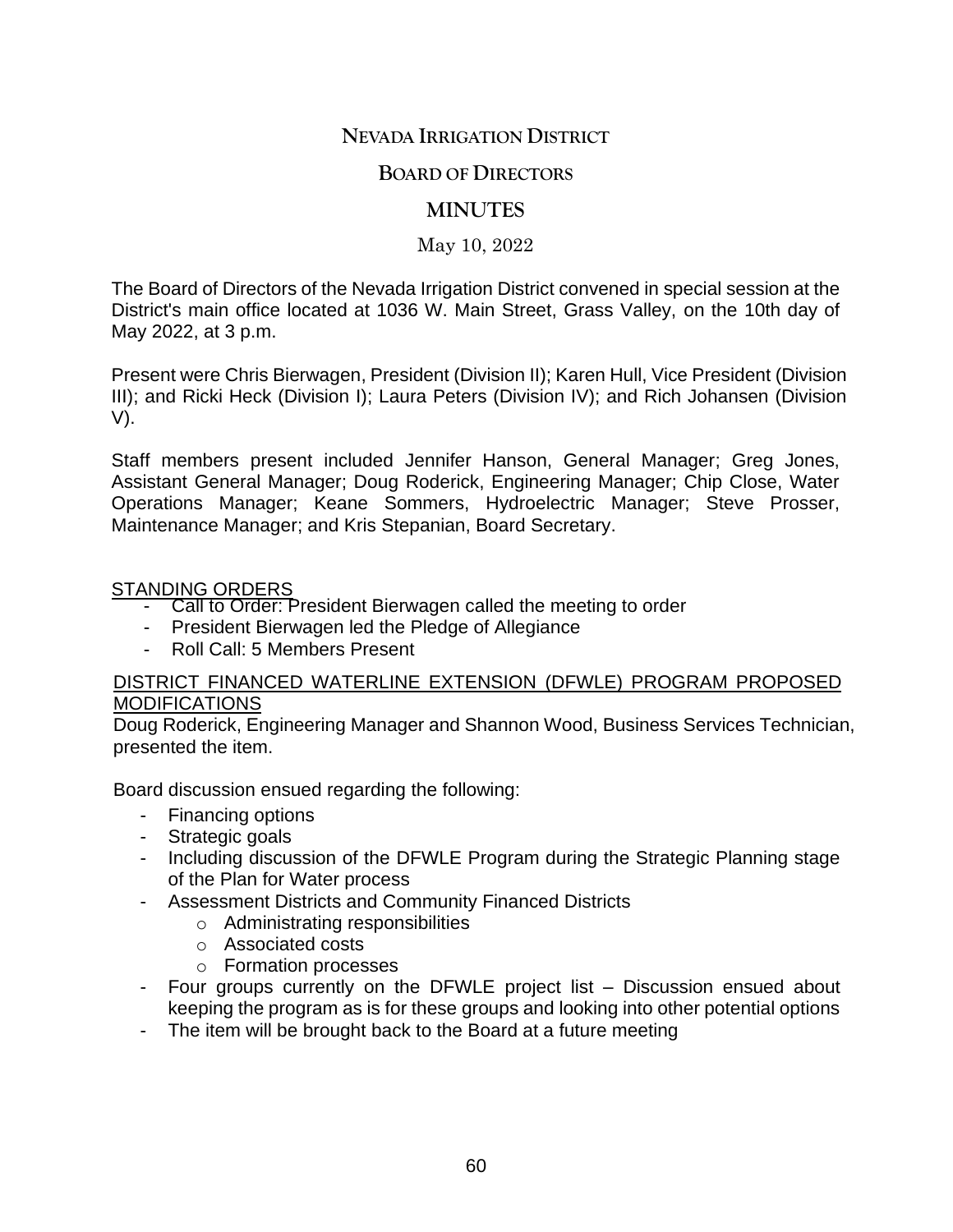Public Comment:

- Greg Freitas, participant of Maranantha Place DFWLE, addressed the Board regarding prepaid application fees and good faith deposit, the need for District financing component to make the program work, and urged the Board to move forward with the program including the current funding component

The meeting recessed at 3:59 p.m. and reconvened at 4:05 p.m.

### PLAN FOR WATER MATRIX AND PROCESS CHECK-IN

Jennifer Hanson, General Manager, opened the workshop, provided a brief review of the Plan for Water matrix, and the following updates:

- Status of facilitator
- Report on Meeting targets
- Plan for Water calendar on the website with 3-month look ahead
- June Workshop to include setting expectations for Strategic Planning Sessions

Public Comment:

- Dianna Suarez, resident of Colfax, commented regarding using a neutral facilitator

PLAN FOR WATER - WEST CONSULTANTS, INC. PROPOSAL

Doug Roderick, Engineering Manager, presented the item.

Board discussion ensued regarding:

- Scope, potential strategies, and including Tribal knowledge in strategies and the larger management plan
- All relevant information to be provided to consultant
- Positive feedback received on the team that was developed

The item will be presented to the Board for approval at the May 11<sup>th</sup> regular Board meeting.

Public Comment:

- Barbara Bashall, with Nevada County Contractors Association, shared with the Board that she was pleased to participate in this process and of the team that has been put together, and spoke in support of the item as the product will be a very useful tool and encouraged the Board to approve the contract
- Melinda Booth, with South Yuba River Citizens League, expressed her appreciation for being included in the process where she was able to hear from the consultants, and supports the proposal as presented

#### PLAN FOR WATER WORKSHOP - WATER STAGE 3: WATERSHED

Greg Jones, Assistant General Manager, presented the item and Neysa King, Environmental Resources Administrator, and Cameron Townsend, Environmental Resources Technician, provided a presentation.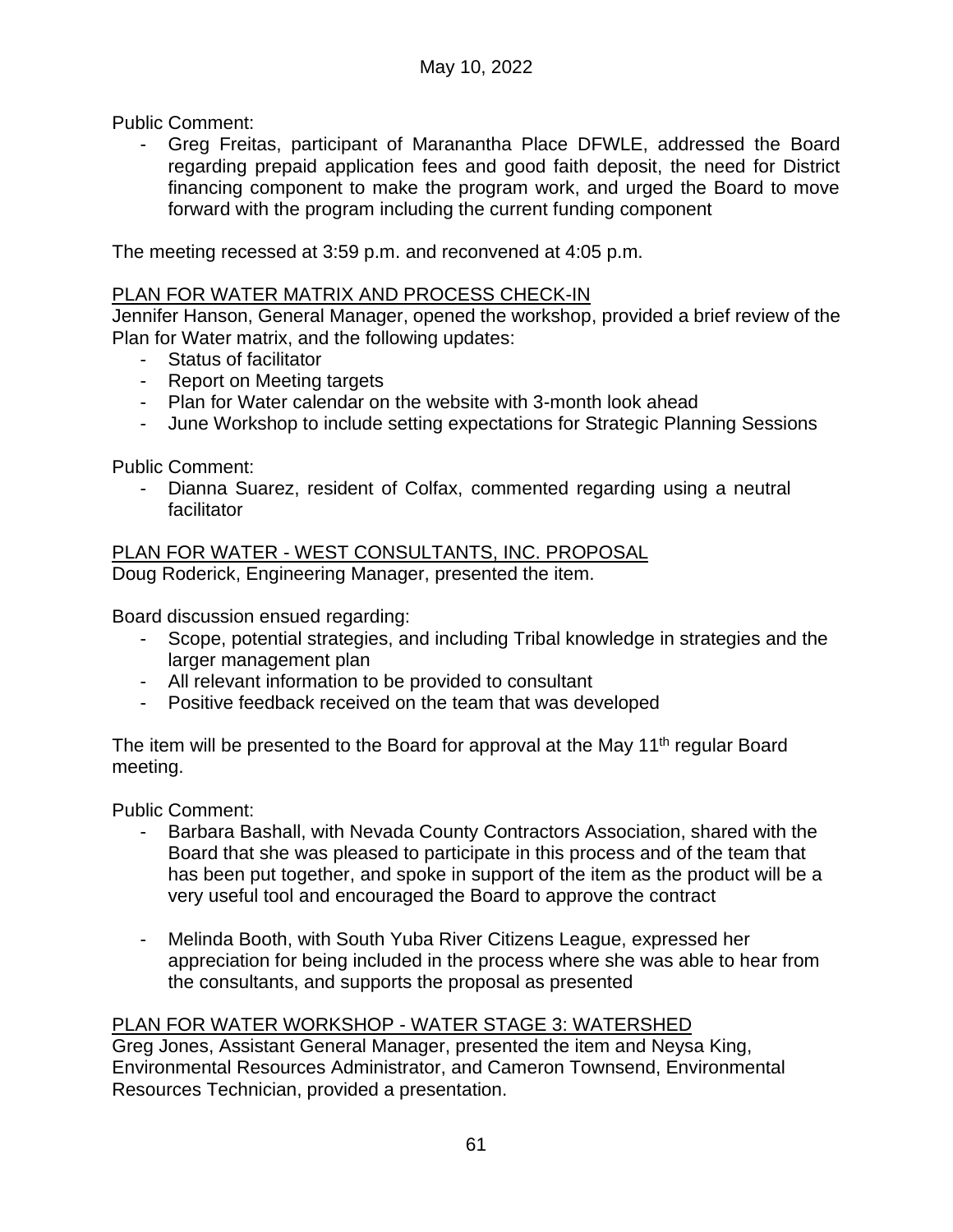Board discussion ensued regarding:

- Watershed, source areas, and service area
- Potential partnering on larger watershed management plan
- Climate and precipitation trends
- Overview of District watersheds shown on Google Earth

Public Comment:

- Stewart Feldman, member of the public:
	- o Inquired if PG&E is partnering on watershed management with NID
	- $\circ$  Expressed his appreciation for the presentation and thought it was excellent
- Gary Griffith, member of Wolf Creek Community Alliance:
	- o Collaboration with NID to restore service area watershed
	- o Canals and water conveyances that pass through the Wolf Creek Watershed
	- o Expressed confidence that the Plan for Water will include support for all watersheds
- Bruce Herring, member of the public, asked if the District would be leading a public tour of the restoration efforts at English Meadow this summer
- Dan Macon, Livestock and Natural Resources Advisor:
	- o Appropriate grazing depends on the goals on a particular site
	- o Sometimes higher density grazing can be appropriate
	- o USFS has well-developed standards and guides directing it's grazing programs - standards and guides that protect water quality, habitat values, etc.
- Joy Waite, member of the public, requested clarification of District-owned lands indicated on the map
- Miriam Limov, Sierra Harvest Nevada County Food Policy Council:
	- o Expressed appreciation of the District's efforts of caring for the health of the watersheds that supply farmers and ranchers with water so that they may provide food for our community
	- o Environmental stewardship efforts help strengthen our local food system so that we may be more food secure during challenging times such as the pandemic
- Carol McMillan, member of the public:
	- o Read recent green waste disposal results were sent to a biomass plant in Lincoln
	- o Inquired if there are local synergies possible here